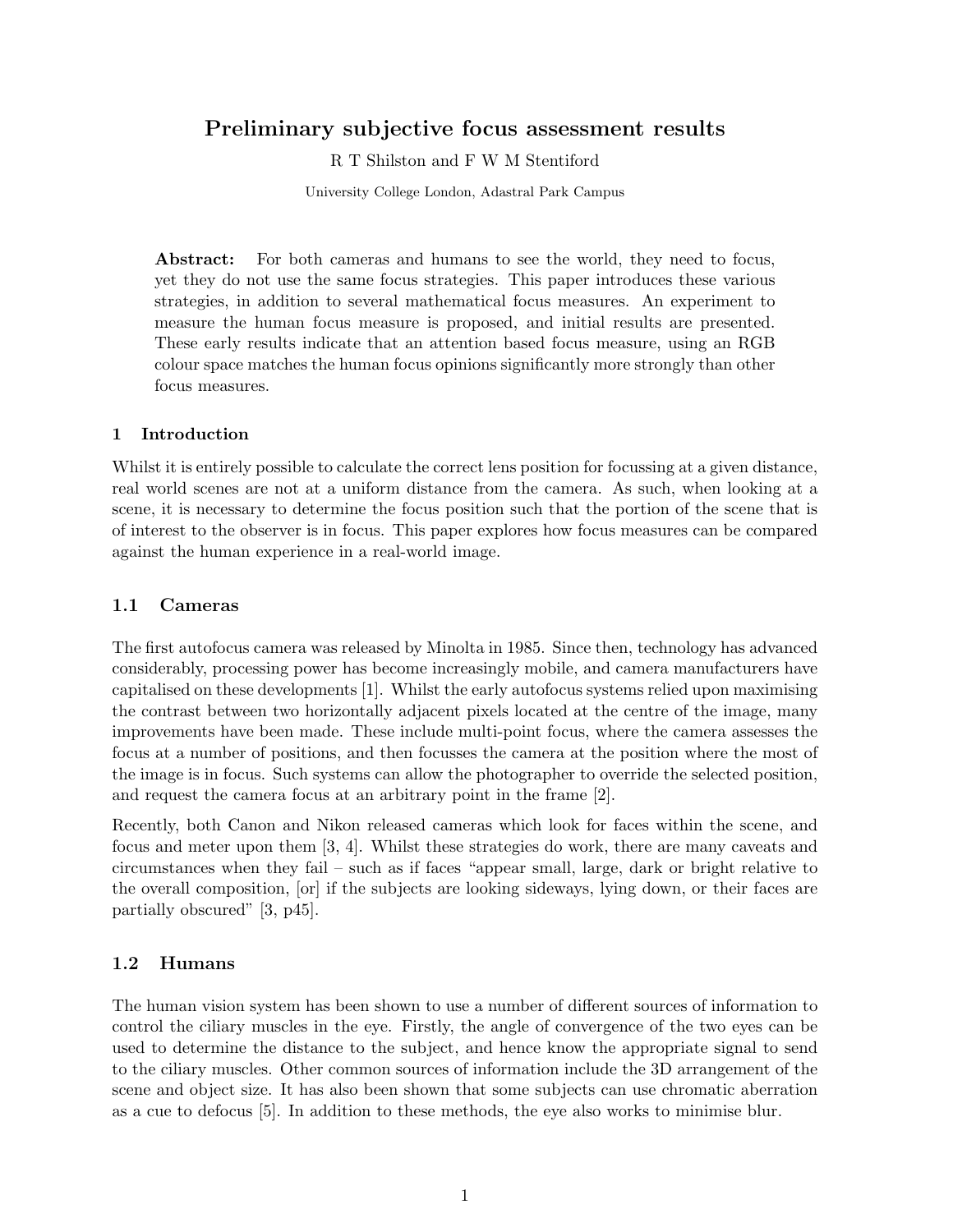# 1.3 Focus measures

Many mathematical focus measures have been proposed [\[6,](#page-3-5) [7\]](#page-3-6), including average FFT, summing a thresholded gradient measure (Tenengrad), double differentiating the image (high pass filtering) or summing the two-dimensional contrast, many of which have been used successfully in microscopy applications. The focus measures used by camera manufacturers are not available in the public domain.

## 2 This work

With the exception of Crane's work in the 1960s [\[7\]](#page-3-6), no-one has explored the mathematical definition of the human concept of blur. The authors have previously shown [\[8\]](#page-3-7) that visual attention models such as those of Stentiford [\[9\]](#page-3-8) and Itti [\[10\]](#page-3-9) can be used as a mathematical focus measure. Whilst the various focus measures can be compared against each other, this does not provide any information as which most accurately matches the human perception. The following experiment and results show one way in which human focus can be compared to mathematical measures.

In our initial experiments to investigate the human opinion of focus, one real-world scene was used. It was captured using an Olympus SP500UZ camera, controlled by Pine Tree Computing's Camera Controller, which took 76 images of the scene, each focused at slightly different distances.



Figure 1: Source images were of a still-life image captured using an Olympus SP500UZ digital camera at 76 different focus distances.

A computer was configured to use a Griffin Powermate USB dial to scroll through the images of each scene. The images were sorted by focus distance, and were pre-loaded into RAM so that there was no lag between turning the dial and the subject being presented with a new images on screen. The images were displayed full screen, and in such a way that changing between images caused no perceptible flickering of the screen.

The subjects were shown each scene five times in a random order, and asked to select the image they believed to be the most in focus. Once the optimum focus position was established, the computer split the screen to show two images horizontally adjacent. The left hand image was fixed to display a target photo, and the subject was requested to find the image that was equivalently defocused by using the dial. The target was selected randomly from the set of photos taken with a focus distance shorter than that of the image the subject determined to be most in-focus during stage 1 of the experiment. The candidate images were the set of photos with a focus distance *greater* than the in-focus image. The computer was configured to supply random target images for five minutes.

All subjects had normal, or corrected-to-normal sight, and did not suffer from colour blindness. Seven experimental runs were conducted, involving five different subjects. In total, over 28,500 images were examined by the subjects in the process of finding equivalent images for 361 target images.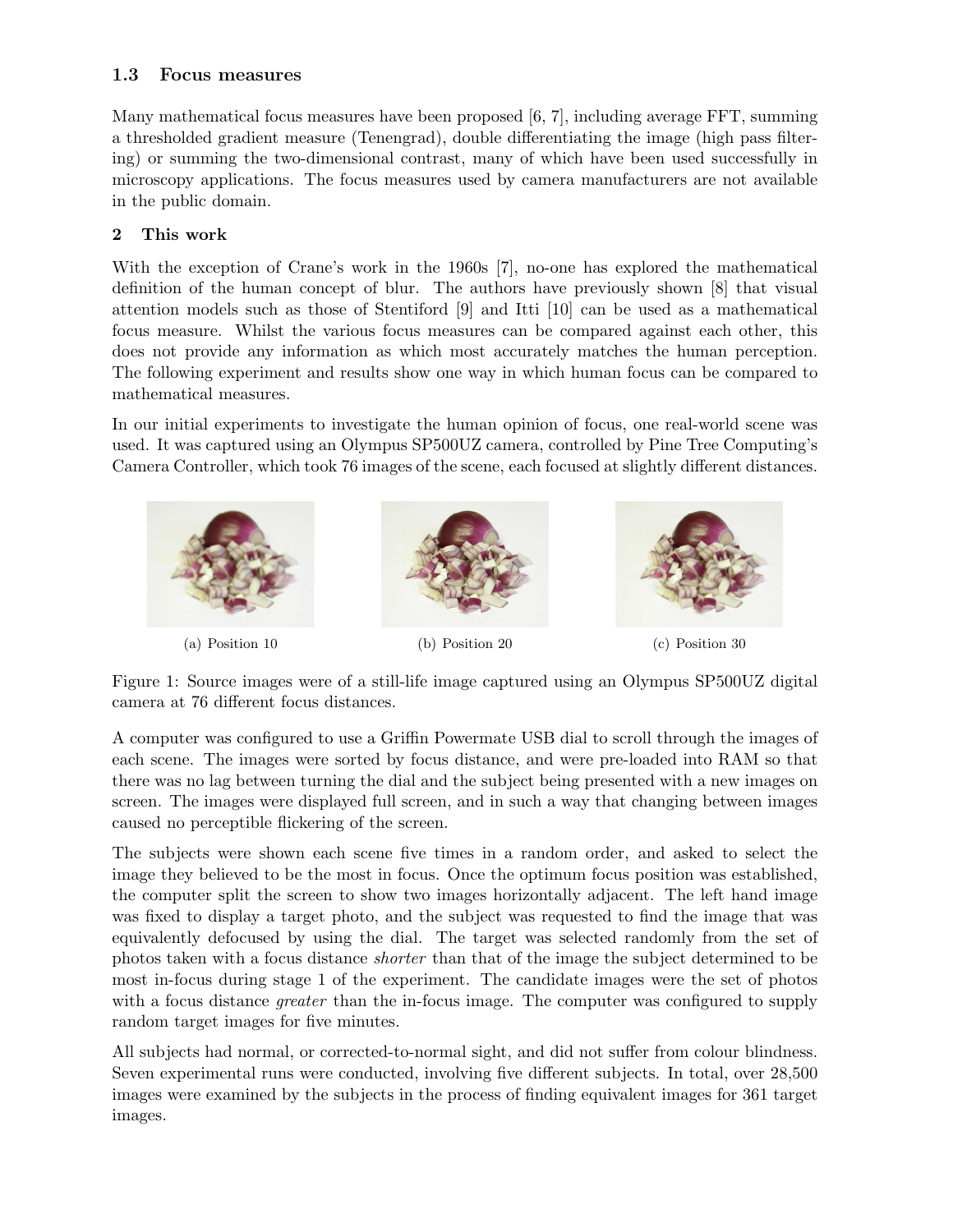<span id="page-2-1"></span><span id="page-2-0"></span>

<span id="page-2-3"></span><span id="page-2-2"></span>Figure 2: Focus score curves for a variety of measures

## 3 Results

Each data point in the experiment represents a focus equivalence – that a given image was perceived to have the same amount of defocus as the target image. However, it does not provide any indication as to the relative focus quality between target images. As such, to analyse the data, all focus measures were normalised such that the focus score varied linearly from 0 to 1 for images focussed closer to the observer than the subject, thereby allowing the measures' response for far distances to be compared. Figures [2\(a\)](#page-2-0) and [2\(b\)](#page-2-1) shows the original and normalised curves respectively.

Each experimental result, which is of the form of a pair of images (the target, and the subjectselected equivalent image) was plotted by determining the y-value for the target, and using that y-value to plot the score for image the subject selected. This means that the variability in results is represented by the range of focus positions that equate to a given score – effectively the error bars are horizontal. Figure  $2(c)$  shows the experimental results, whilst Figure  $2(d)$  overlays the mathematical focus measures for comparison.

The data series were then compared to determine which mathematical focus measure most closely matched the human response. Figure [3](#page-3-10) tabulates these results, and shows that the Visual Attention using a conventional RGB colourspace is significantly closer to the experimental results than other measures.

## 4 Conclusions

The experimental technique allowed human focus opinions to be compared in a quantitative fashion, without requiring an absolute focus measure to be determined. The results broadly match the existing mathematical focus measures, and have been shown to most closely correlate with a measure based upon Stentiford's Visual Attention algorithm when operating in the RGB